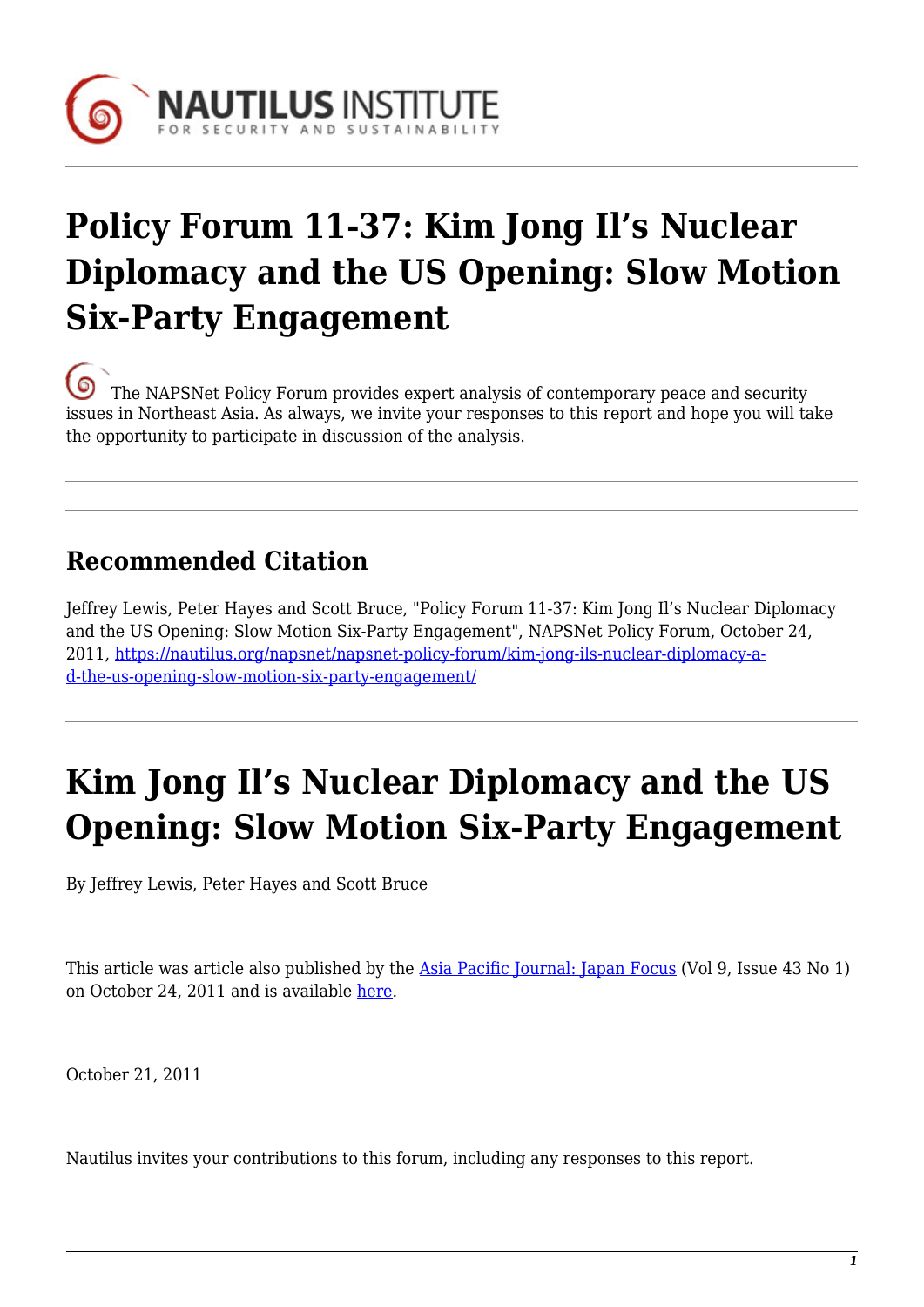### **CONTENTS**

--------------------

[I. Introduction](#page-13-0) 

[II. Report by Jeffrey Lewis, Peter Hayes and Scott Bruce](#page-1-0)

[III. References](#page-10-0)

[IV. Nautilus invites your responses](#page-13-1)

### **I. Introduction**

In this essay Jeffrey Lewis, Director of East Asia Nonproliferation Program of the James Martin Center for NonProliferation Studies at the Monterey Institute, Peter Hayes, Professor of Global Studies, RMIT University and Executive Director of Nautilus Institute and Scott Bruce, Director of the Nautilus Institute, San Francisco examine the lead-up to negotiations between the United States and the DPRK on the nuclear issue that resume in Geneva on October 26, 2011. It notes the high priority placed on domestic economic issues, the escalating threat of a missile or nuclear test in North Korean statements, but then points to the underlying and fundamental issues of the threat of nuclear attack and the need for removal of such threat as the basis for eventual resolution of the North Korean nuclear issue. It concludes by prefiguring the issues that re-engagement of the DPRK would require be addressed in order to actually resolve the nuclear issue.

The views expressed in this report do not necessarily reflect the official policy or position of the Nautilus Institute. Readers should note that Nautilus seeks a diversity of views and opinions on significant topics in order to identify common ground.

### <span id="page-1-0"></span>**II. Report by Jeffrey Lewis, Peter Hayes and Scott Bruce**

-"Kim Jong Il's Nuclear Diplomacy and the US Opening: Slow Motion Six-Party Engagement" by Jeffrey Lewis, Peter Hayes, Scott Bruce

In the last few weeks, Kim Jong Il has inspected a pig farm, a mine [\[1\]](#page-10-1), a solar thermal energy research unit [\[2\],](#page-10-2) a restaurant, an orchestra [\[3\]](#page-10-3), and even gave field guidance to the Tudan Duck Farm on how to raise these pesky birds, where he reportedly enjoyed an art performance given by the members of the art group of the Pyongyang Poultry Guidance Bureau at the newly built house of culture of the farm, and congratulated them on their successful performance. [\[4\]](#page-10-4) He also travelled to the industrial east coast city of Hamhung, a cross-country trip that one of the authors, having done it, can attest requires a bit of effort. [\[5\]](#page-10-5) Accompanied by his son, Kim Jong Il even managed to visit a terrapin farm. [\[6\]](#page-10-6) Given all these visits, how one might ask, does the peripatetic Kim Jong Il find time for his commander-in-chief military and foreign policy duties?

Kim Jong Il may not be in the best of health, but he's clearly not about to keel over and hand off power to his anointed son, Kim Jong-un, and his circle of senior advisors. And, on military and nuclear diplomacy, he's been equally busy.

First, as reported by one of the authors, the DPRK has begun to develop a road-mobile long range missile—which would be quite an achievement given that it has yet to achieve a workable long range missile fired from a static launch platform. [\[7\]](#page-10-7)

Second, various military units have reportedly deployed fighter jets to an airfield near the disputed Yellow Sea area, and moved ground-to-air missiles to a region close to the ROK's northern-most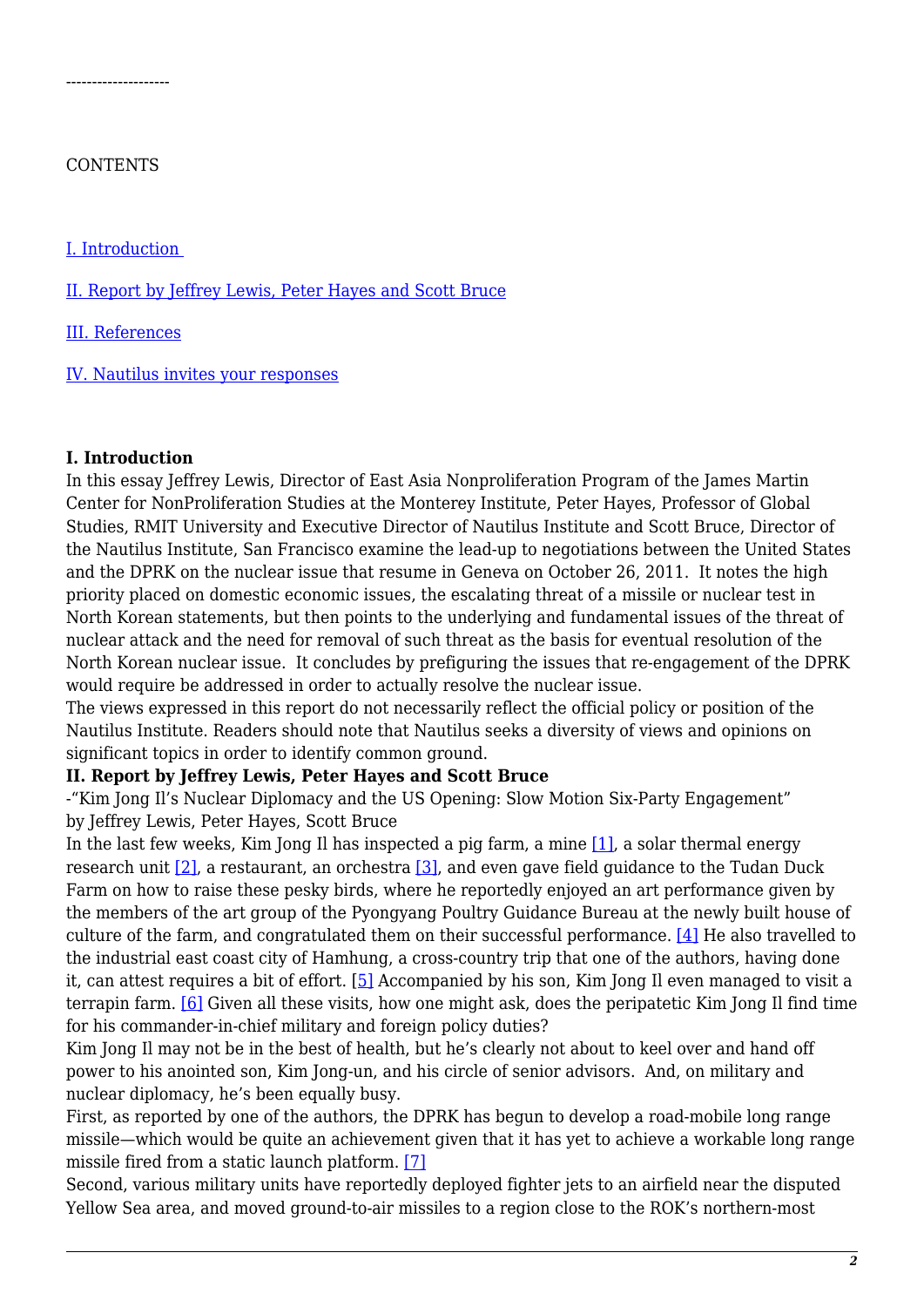island (Baengyeong)—similar to movements noted before the shelling of Yeonpyeong Island in November 2010. [\[8\]](#page-10-8)

Third, the DPRK's propaganda machine referred over recent weeks more frequently and loudly to launching another satellite in the near future--obvious threat to fire a missile yet again over Japan.

 Typically, the DPRK acts in ferocious and aggressive ways in the lead up to diplomatic engagement, much as a Tae Kwon-do practitioner screams while delivering a neck-kick to put the adversary off balance for close quarters fighting--and this time appears to be no exception. Thus, if the DPRK finds the talks to be simply a delaying tactic by the United States, it could well adopt a strategy of intensifying tension in the region.

Fourth, Kim has opened diplomatic dialogues on a number of fronts in 2011—most importantly with the Chinese, but also with the ROK itself in Indonesia on July 22, 2011 followed by two rounds of ROK-DPRK talks in Beijing [\[10\]](#page-10-9)--a far cry from the ugly threats made after alleged secret ROK-DPRK talks in Beijing in June 2011 at which time the DPRK threatened to release tapes of the talks in which the South Korean envoys offered to pay the DPRK for cooperation with the ROK. [\[11\]](#page-10-10) For its part, aware that China was moving to embrace the DPRK in ways that controvert US interests in the region, the forever "strategically patient" United States initiated its own direct talks with Pyongyang with a visit by US special envoy Stephen Bosworth to Pyongyang in December 2010. [\[12\]](#page-10-11) In July, after the inter-Korean July 22 meeting in Beijing, US diplomats met directly with North Korean first vice foreign minister long-time nuclear negotiator, diplomat, Kim Kye-gwan, in a meeting arranged via the DPRK UN Mission in New York. [\[13\]](#page-11-0)

On October 19, the new US envoy to North Korea, Glyn Davies, was appointed, and will attend talks, again with North Korea's Kim Kye-gwan, on October 24-25, 2011 in Geneva. [\[14\]](#page-11-1) A senior North Korean official will also attend a track 1.5 US-DPRK dialogue in Hawaii on October 26-2011. [\[15\]](#page-11-2) Perhaps most important of all in the US-DPRK bilateral track is the re-opening of the militarymilitary US-DPRK Missing-in-Action Joint Recovery teams that had American military teams on the ground in North Korea from 1996 until May 2005 when US Defense Secretary Donald Rumsfeld unilaterally pulled them out, citing safety concerns due to escalating tension. [\[16\]](#page-11-3) This single move likely ratcheted up the risk of war in Korea, because the presence of these teams was the single most concrete indicator that the US would not conduct a pre-emptive strike on the DPRK on the reasonable assumption that the White House would not want to see these teams taken hostage, tortured, or killed in the course of such attack. These joint teams were a significant confidence building measure, and the October 17, 2011 announcement of military-military talks about their restoration was long overdue. [\[17\]](#page-11-4) The North Koreans, not the United States, initiated this dialogue by raising the issue with visiting Governor Bill Richardson on his visit to Pyongyang in December 2010. [\[18\]](#page-11-5)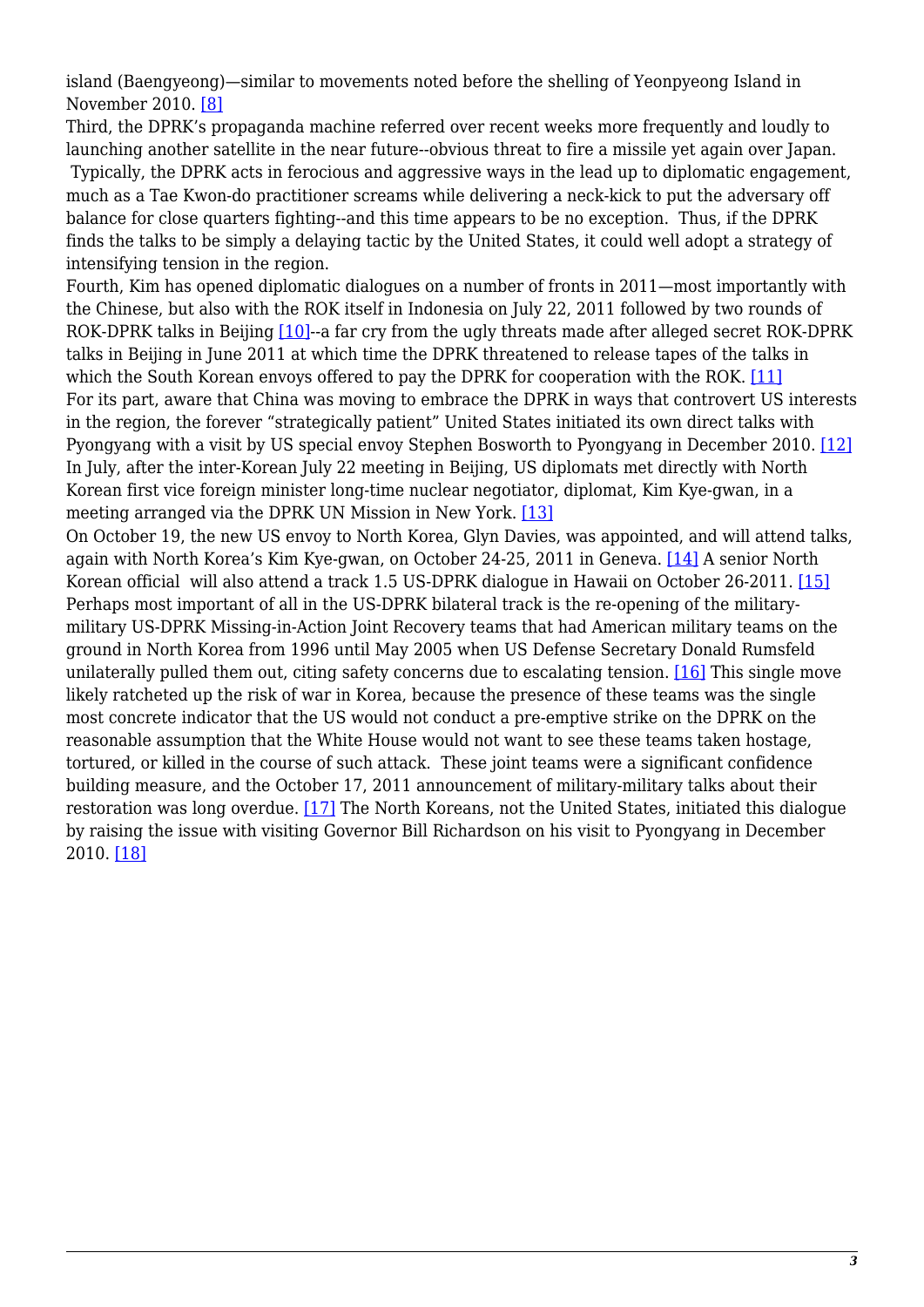# **Joint Recovery Operations in DPRK** 1996-2004

- 1996: Unsan  $\bullet$
- 1997: Unsan
- $\cdot$  1998: Kujang
- $\cdot$  1999: Kujang
- · 2000: Unsan, Kujang
- · 2001: Unsan, Kujang, Kaechon and Changin
- 2002: Unsan, Changjin
- · 2003: Unsan, Changjin
- · 2004: Unsan, Changjin





## **Estimate of Remains of American Servicemen in North Korea**



• Estimated numbers of remains are in parenthesis

At the same time, North Korea admitted on October 11, 2011 physicians from the Hiroshima Doctors Association to attend to the needs of survivors of the Hiroshima nuclear bombing in 1945. [\[19\]](#page-11-6) This is particularly interesting because until now, the DPRK has refused all offers of external help for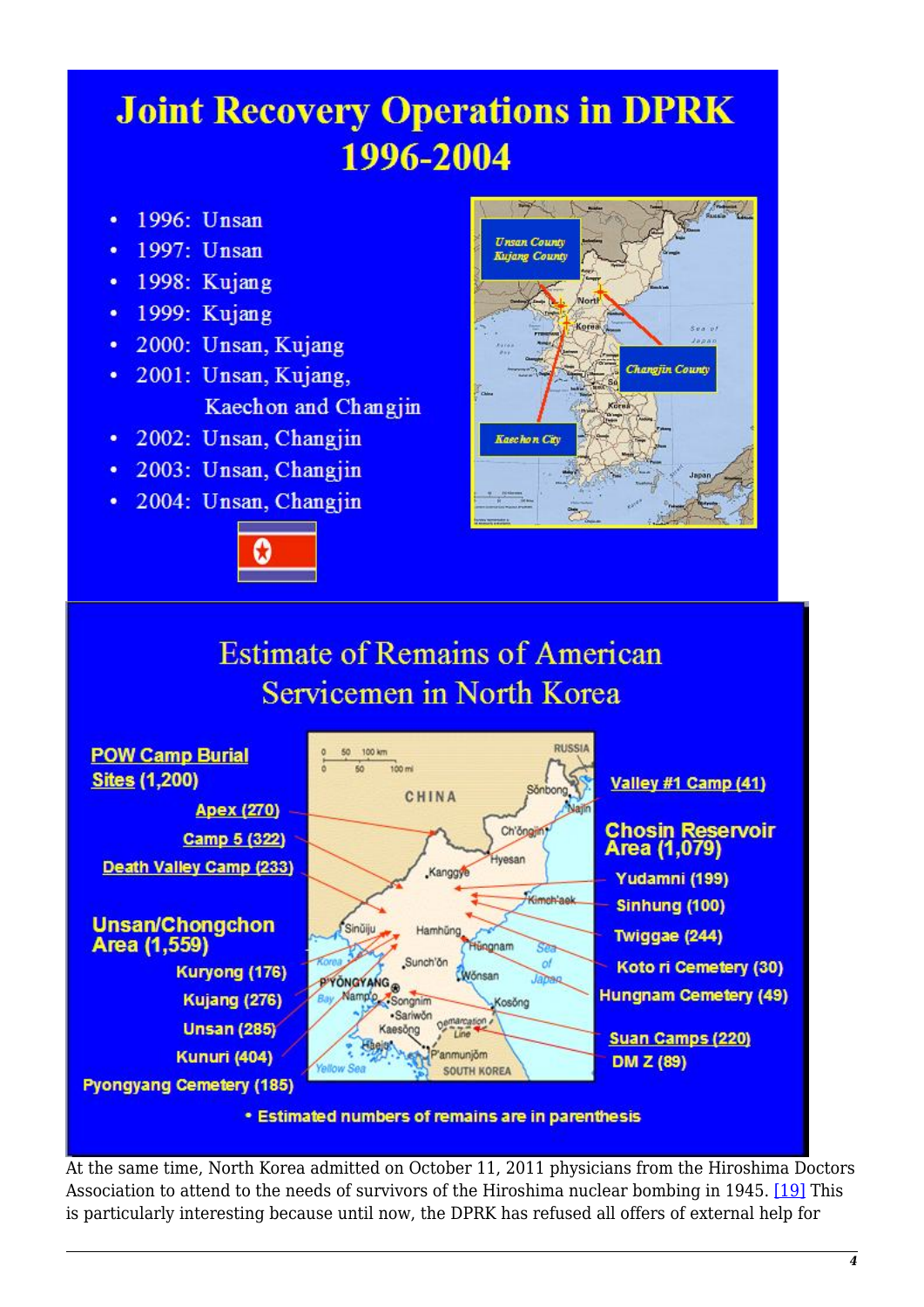these survivors, insisting that their needs were best met by DPRK-provided medical treatment. The significance is not that the Japanese team went; it is the fact that they admitted, suggesting that this people-people diplomacy might prefigure a resumption of discussions of official Japanese assistance to these survivors conducted in 2002 during preparations for the Koizumi summit meeting with Kim Jong Il—and thus, a possible harbinger that the DPRK might be open to diplomatic overtures from Tokyo that would be necessary to resume a six-party dialogue.

Of course, since the last six party talks ended in 2007, the DPRK has fired missiles, conducted nuclear tests, attacked and sunk a ROK warship killing scores of South Korean sailors, bombarded and killed South Korean civilians, and expressed the most extraordinary, verging on barbaric, nuclear threats aimed at the ROK and Japan. [\[20\] I](#page-11-7)n reality, its nuclear bite is far less fearsome than its nuclear bark—but the political-symbolic aspect of these nuclear threats are lost on no-one, including China. As noted earlier, if the pending talks with the United States go nowhere, there are reasons to expect the North fire off a long-range missile or even conduct a third nuclear test. [\[21\]](#page-11-8) Indeed, one can argue that a major reason for the attack on Yeonpyeong Island last year was to provoke a US military response that would force Beijing to make a decisive move with regard to its backing for Pyongyang. And indeed, in the wake of the attack, after much delay, the United States deployed an aircraft carrier battle group, including the CVN USS George Washington, to South Korea for exercises with an explicit message to China. Chinese officials expressed concern about the presence of such a large military exercise so close to their borders. This coercive use of military power, to set two nuclear weapons states in conflict, is the same game Pyongyang played throughout the Cold War with Beijing and Moscow. It has simply transferred the strategy to current strategic environment.

### **Playing for Time for 2012 Celebrations**

In contrast to 2010, the year 2012 is when the DPRK is to celebrate the 100th anniversary of the birth of its founding father, Kim Il Sung. It will declare that it has reached not only modern industrial status, with unparalleled social services for its half-starved population, but also nuclear weapons status. Thus, some have speculated that a third nuclear test is nigh.

What seems as likely, however, is that Kim Jong Il needs relative calm on the external front so that the leadership can concentrate, or at least appear to concentrate, on rebuilding its collapsed economy. The DPRK might fire another "satellite launching rocket" to poke the Japanese in the eye and just to prove they can do it, although so far, each prior long range missile test has failed to follow gravity's rainbow to the designated splash down point due to technical problems. At the same time, each of the countries that figures importantly in the Korean standoff is also going through a political transition of one kind or another. Thus, one can expect more talks, more dialogue, more meetings, but few strategic moves or fundamental policies to be issued from any of the parties until the end of 2012. The real window of opportunity for a breakthrough—if one exists—will emerge in early 2013, after the US and South Korean presidential elections. It will depend critically on the simultaneous alignment of a South Korean leadership open to re-engaging the DPRK on a variety of political, economic, and cultural fronts, a US President willing to invest political capital in a new policy framework rather than just resting on the tired old crutch of containment combined with alliance management, and a recognition on the part of the United States and China that it is time to reorder the strategic framework in the region.

In this regard, Russia and Japan are on the sidelines—players, but not leaders. Japan is consumed with its internal politics, the distraction of North Korean kidnapping of Japanese citizens in past decades, and post-Fukushima recovery. Russia is positioned to benefit from whatever happens to the DPRK in the long run. The natural gas it could ship via a pipeline crossing over the DPRK to the ROK and Japan is not getting any less valuable with time and it would also gain from other networks that will be linked once the DPRK black hole is bridged—such as roads, railways, and telecommunications.

### **The Fundamental Strategic Issue from A to Z**

While all this talking is going on, the DPRK is busy enriching uranium and continuing its nuclear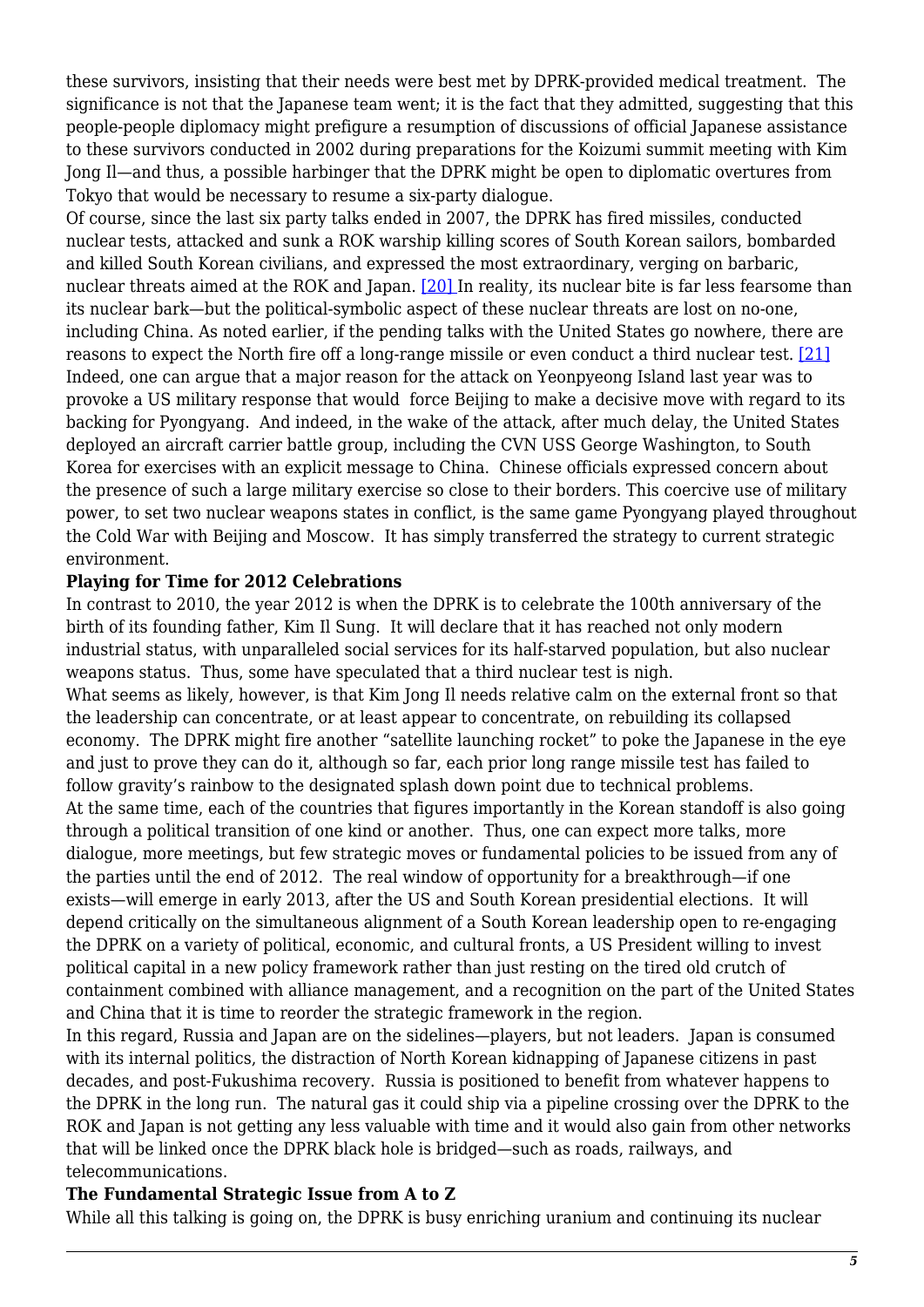weapons program. Thus, the fundamental strategic issues that divide the DPRK from its neighbors, and especially from the United States, only worsen. The cycle of nuclear threats and counter-threats drives both parties further apart. Vice Foreign Minister Pak Kil-yo'n who headed the DPRK delegation to the 66th UNGA session on September 28 explained this logic, from a North Korean perspective, perfectly:

"The nuclear issue of the peninsula was a product of the U.S. hostile policy and nuclear war threat to the DPRK from A to Z. It is, therefore, the U.S. which has the responsibility and capacity to remove its root cause. Had the U.S. not threatened the DPRK with nuclear weapons after introducing them to the peninsula, the nuclear issue would not have surfaced." [\[22\]](#page-11-9)

For decades, the DPRK demanded that the United States withdraw nuclear weapons from the Korean peninsula and stop threatening the DPRK with nuclear use. U.S. President George H. W. Bush did, in fact, order the removal of all nuclear weapons from the Korean peninsula in September 1991 as part of a worldwide withdrawal designed to improve US-Soviet relations, and orders were issued to start removing them from Korea as the highest priority of all forward-deployed nuclear weapons before the November 20 US-ROK Military and Security Committee meetings. [\[23\]](#page-11-10) By 1992, the weapons were removed from the ROK. [[24\]](#page-11-11)

DOD issued a revised version of its "neither-confirm-nor-deny" policy to deal with the implications of the withdrawal of theater and tactical nuclear weapons. The newly framed policy did not change the normal statement, but added wording to be used in response to questions pertaining to nuclear weapons aboard surface ships, attack submarines, and naval aircraft: "It is general U.S. policy not to deploy nuclear weapons aboard surface ships, attack submarines, and naval aircraft. However, we do not discuss the presence or absence of nuclear weapons aboard specific ships, submarines, or aircraft." [\[25\]](#page-12-0)

President Bush's withdrawal policy was in fact heavily qualified in that commanders were ordered to maintain nuclear target lists, war plans, and ability to reconstitute nuclear forces at the theater level. [\[26\]](#page-12-1) This studied ambiguity is important because the DPRK sought the ability to inspect US bases in the inter-Korean discussions on the implementation of the 1992 Denuclearization Declaration, [\[27\]](#page-12-2) to verify that the removal that was announced by ROK President Roh Tae-woo in December 1991 had in fact occurred, and that the undertaking of both Koreas in their 1992 Denuclearization Declaration that neither would allow the stationing of nuclear weapons on its territory was in fact implemented. [\[28\]](#page-12-3)

The DPRK's ability to monitor the presence of US nuclear weapons in Korea foundered along with the failure of the talks by the Joint Nuclear Commission to determine how to conduct inspections in the two Koreas. [\[29\]](#page-12-4) The US-DPRK statement issued after talks on June 11, 1993 addressed their concern about nuclear attack by noting that the two states agreed to adhere to the principle of "assurances against the threat and use of force including nuclear weapons." [\[30\]](#page-12-5) The 1994 US-DPRK Agreed Framework included a similarly vague reference to such an assurance: "The U.S. will provide formal assurances to the DPRK, against the threat or use of nuclear weapons by the U.S." [\[31\]](#page-12-6) On many occasions, US diplomats have explained to the DPRK that if it ever complied fully with its Non-Proliferation Treaty (NPT) and International Atomic Energy Agency  $(IAEA)$  safeguards obligations,  $[32]$ then and only then would it fall under the standard "negative security assurance" that the United States issued to non-nuclear weapons states. The standard assurance that commits the United States to not use or threaten to use nuclear weapons against non-nuclear weapons states, however, always contained an exception for states allied with nuclear weapon states -- there was no negative security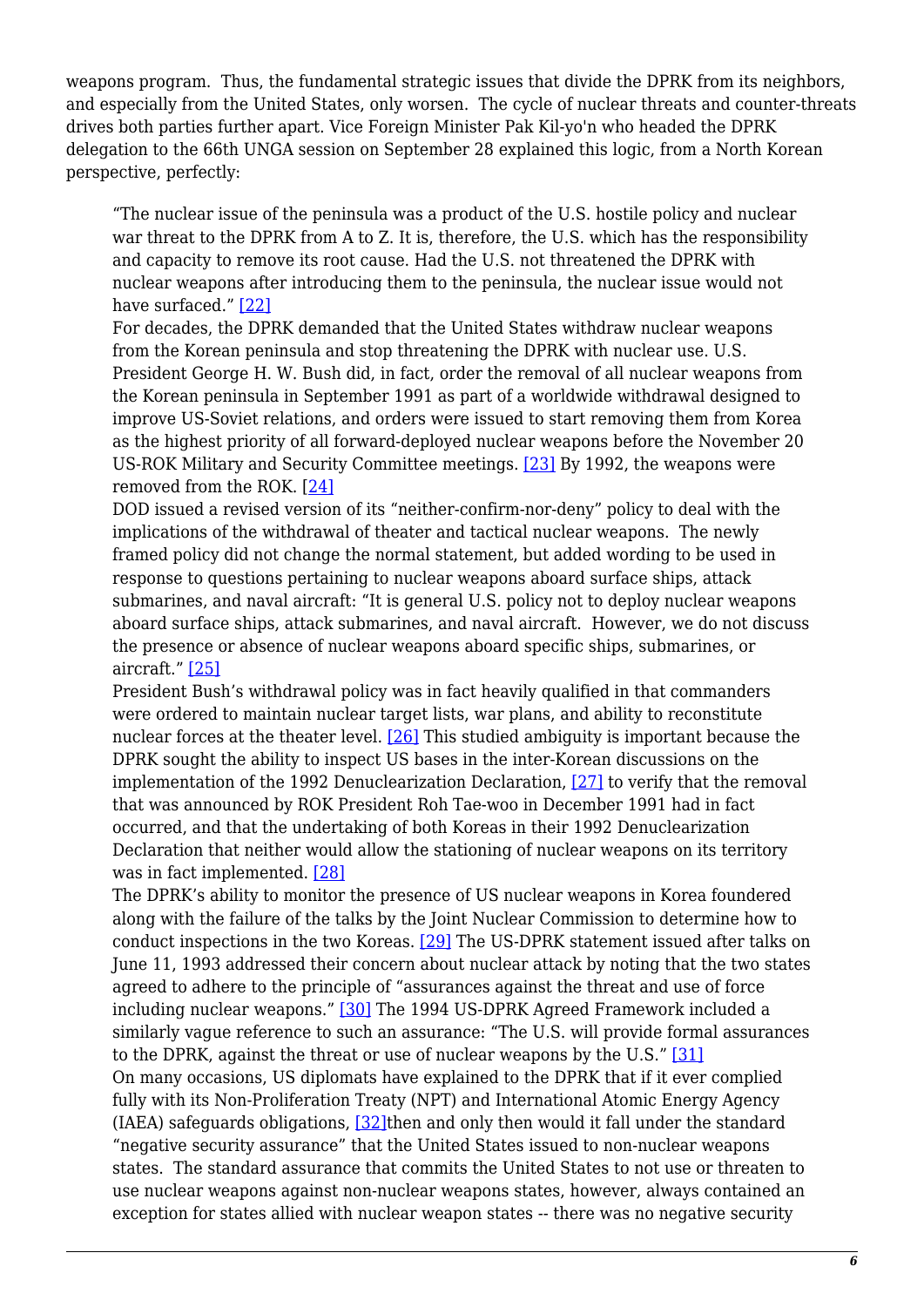assurance for the DPRK after all. No doubt this was difficult for underlings to explain to Kim Jong Il.The DPRK was dumped by the Russians shortly after the demise of the former Soviet Union and the bilateral security treaty went into limbo. But not so with China. However strained relations had become with China (particularly due to Beijing's "betrayal" of the DPRK by its recognition in 1991 of Seoul without requiring Washington to cross-recognize Pyongyang), the DPRK remained a formal ally of China and thus is allied with a nuclear weapon state. In effect, the DPRK would have had to abandon its nuclear weapons, open itself to inspection and rupture its primary security alliance to secure the requested security assurances from the US—hardly a conversation starter in Pyongyang–especially when the DPRK's erstwhile ally, China, has explicitly stated on many occasions that it will not extend nuclear deterrence to any country.

At various junctures in the subsequent bilateral negotiations and six party talks, the DPRK raised the notion of a post-Armistice security treaty or legally binding agreement and demanded a legally binding assurance that it would not be attacked by US nuclear weapons. In the September 19, 2005 *Joint Statement of the Fourth Round of the Six-Party Talks* in Beijing, for example, "The United States affirmed that it has no nuclear weapons on the Korean Peninsula and has no intention to attack or invade the DPRK with nuclear or conventional weapons" and 'The ROK reaffirmed its commitment not to receive or deploy nuclear weapons in accordance with the 1992 Joint Declaration of the Denuclearization of the Korean Peninsula, while affirming that there exist no nuclear weapons within its territory"—linked of course to reciprocal commitments by the DPRK to fully denuclearize in accordance with its prior NPT and IAEA safeguards commitments. [\[33\]](#page-12-8)

### What was this exclusion that so affected and inflected US-DPRK negotiations and where did it come from?**The Warsaw Pact Exclusion Clause and Calculated Ambiguity** [\[34\]](#page-12-9)

The United States first issued a so-called "negative security assurance" in 1978—negative in the sense that it explains when Washington would not use nuclear weapons against states party to the NPT. The occasion was the 10th anniversary of UN Security Council Resolution 255, which linked nonproliferation to security assurances by the nuclear weapons states.

The most striking feature of the assurance was a loophole big enough to drive the Red Army through—an exception for non-nuclear weapon states "allied ... or associated" with a nuclear weapon state, like the Soviet Union. This was widely referred to as the "Warsaw Pact exclusion," although it held at risk all of Moscow's allies, from East Germany to the DPRK.

The clause actually survived the demise of the Warsaw Pact. In 1995, the Clinton Administration reaffirmed it while tightening it ever so slightly: now, a non-nuclear weapon state could only be subject to nuclear use if it participated in the attack. This was not designed for the DPRK, but it certainly applied to it.

At the same time, the Clinton Administration arguably broadened the scenarios under which it might use nuclear weapons, stating that whatever other assurances had been offered, in the event of attacks against it or its allies with chemical or biological weapons, all options remained on the table.

The two statements -- that the United States would not use nuclear weapons against non-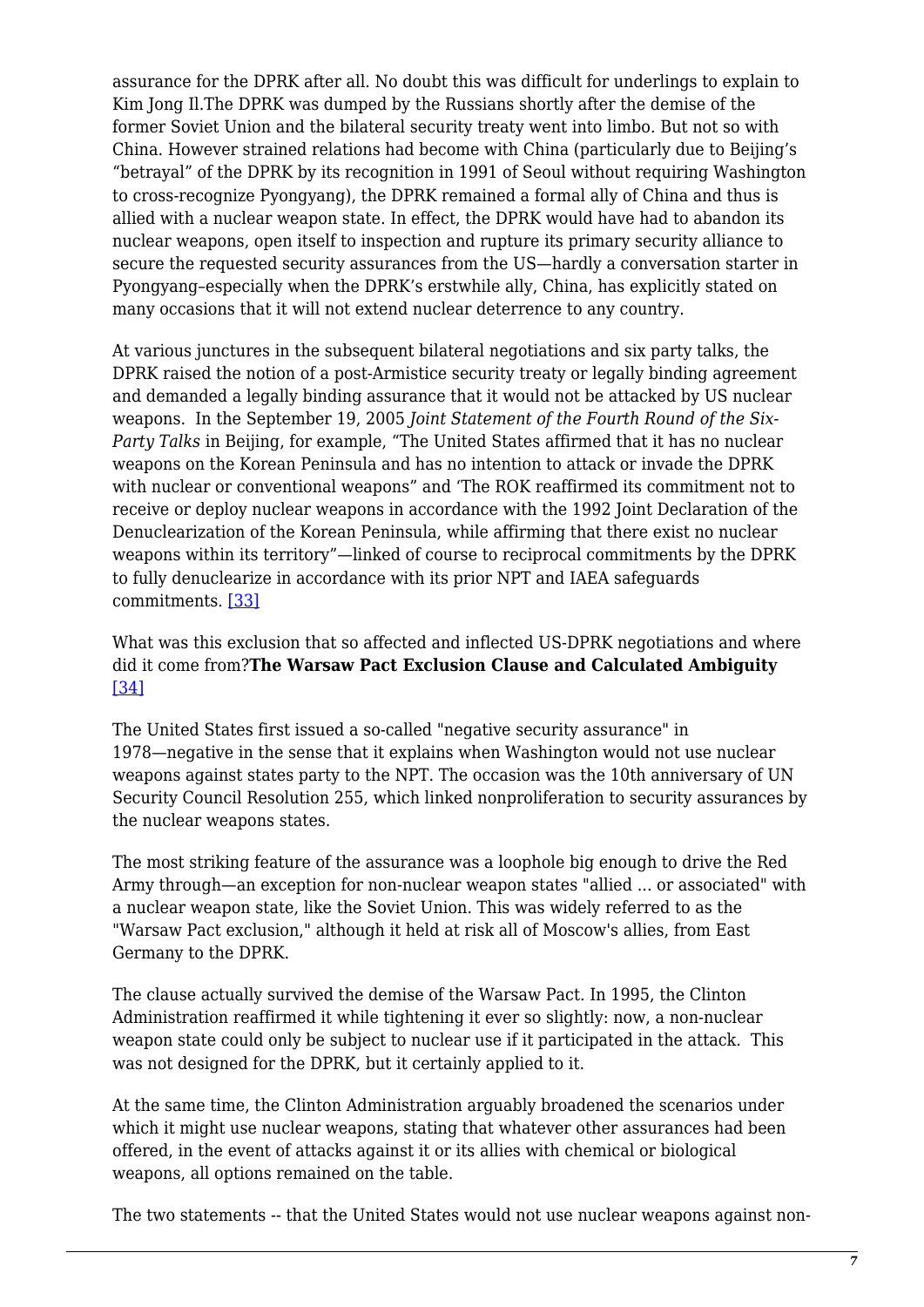nuclear weapons states and the refusal to rule out any option in response to a chemical or biological attack—became known as the policy of "calculated ambiguity." This is despite the obvious fact that uttering two inconsistent statements at the same time does not, strictly speaking, constitute an instance of ambiguity. It is, at best, incoherent. A less charitable description would be "speaking out of both sides of one's mouth." In practice, "calculated ambiguity" turned out to be difficult to maintain, putting senior Clinton and G. W. Bush Administration officials in the position of appearing to make clumsy nuclear threats.

The Obama Administration entered office committed to reducing the role of nuclear weapons and putting "an end to Cold War thinking" about them. Declaratory policy, with respect to the archaic Warsaw Pact clause and clumsy efforts at calculated ambiguity, was an obvious candidate. Moreover, the Obama team recognized the "happy accident" that those states accused by the State Department of having illicit chemical or biological weapons programs either had nuclear weapons or compliance problems with the NPT.

As a result, the Obama Administration decided to issue a "clean" negative security assurance in its Nuclear Posture Review (NPR) released publicly on April 2, 2010. Although much of the internal debate on the NPR centered on the condition that a state must be "in compliance" with its nuclear nonproliferation obligations to receive the benefit of the pledge, the emphasis on compliance is a long-standing US position that dates to the Clinton Administration. [\[35\]](#page-13-2) By making this change unilaterally and without fanfare, the Obama Administration intended to strengthen the incentive for North Korea and Iran to come into compliance with their nonproliferation obligations, without appearing to make "promises" to either state with nothing in return.

The new "clean" Negative Security Assurance is global in scope and criteria-based. It declares:

"[T]he United States will not use or threaten to use nuclear weapons against non-nuclear weapons states that are a party to the 1968 Non-proliferation Treaty and in compliance with their nuclear non-proliferation obligations."

This assurance would unambiguously apply to the DPRK in the event that it returned to the NPT as a non-nuclear weapon state. Given these factors, the United States would not easily be able to undermine such an assurance to the DPRK without undermining its wider nonproliferation efforts. The clean negative security assurance structures incentives for both Washington and Pyongyang to work toward a nuclear-weapon free Korean peninsula, although this is only a necessary but not a sufficient condition for an end to the nuclear standoff with the DPRK. Almost certainly, an end to the Armistice, possibly via a peace treaty, and some form of mutual diplomatic recognition by the United States and the DPRK also would be necessary.

Of course, the DPRK might use chemical or biological weapons in an attack against the United States or its allies. Instead of a nuclear response, however, the new policy declares that they would face a "devastating conventional military response," including "holding accountable" their leaders and national military commanders including, one assumes, war crimes trial. (There is one marker laid down in the text, which is that if biological weapons develop unexpectedly into genuine weapons of mass destruction, the United States reserves the right to update the negative security assurance to reintroduce a nuclear response to such a threat—but that does not change the significance of the revisions for the DPRK).

In short, the Obama Administration created a path for the DPRK to denuclearize in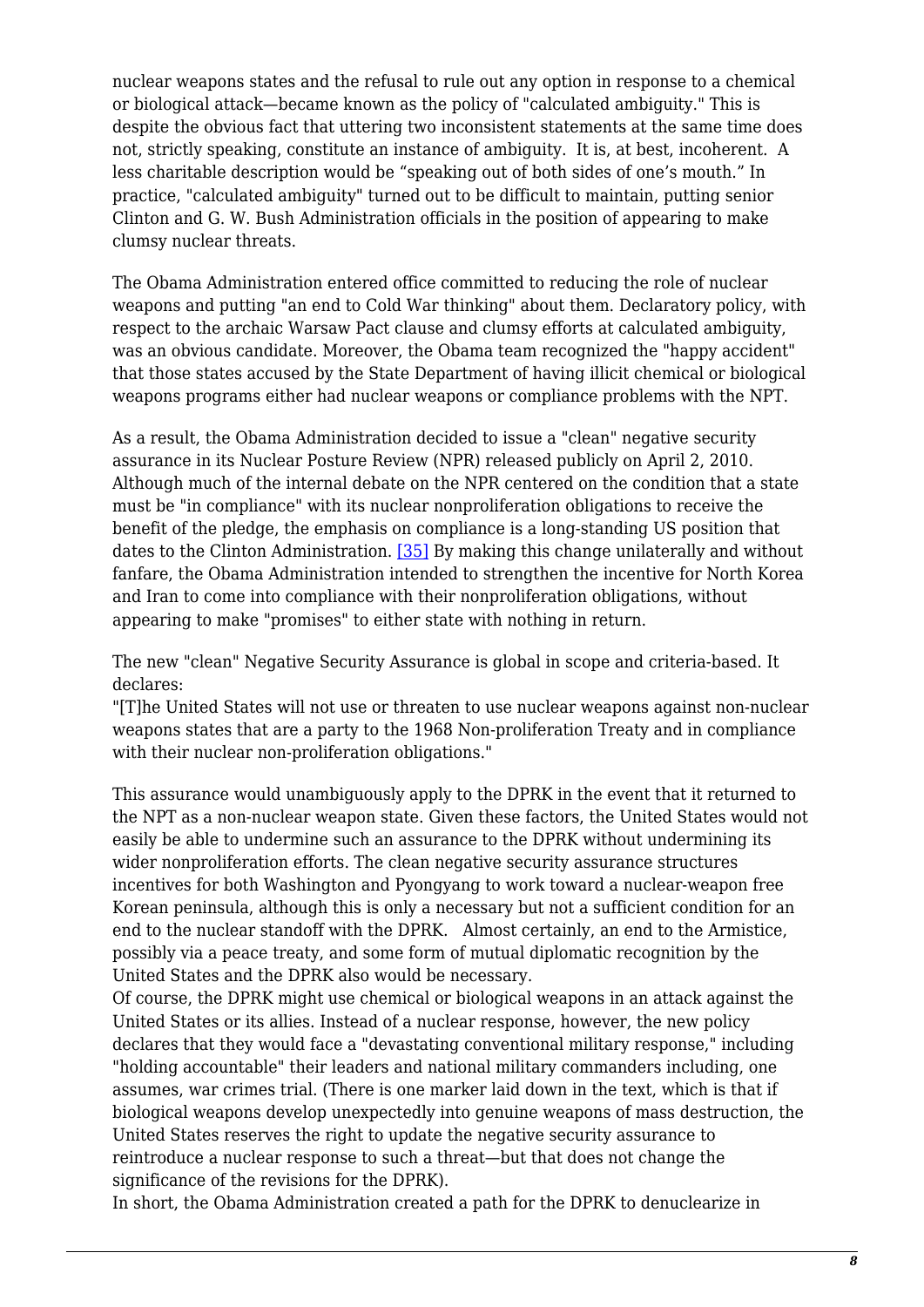exchange for a policy commitment from the United States, irrespective of the DPRK's putative alliance with China. That is, the NPR offers the DPRK safe harbor in the event that Pyongyang's leaders denuclearize—something that was not possible in previous negotiations. Moreover, should the DPRK insist that the negative security assurance be legally binding, then an additional possibility arises. Although a negative security assurance is only politically, not legally binding, the Obama Administration has signaled its willingness to codify such assurances with regard to nuclear weapon free zones. Secretary Clinton announced at the NPT Review Conference that the Obama Administration is submitting to the Senate for ratification the protocols to African and South Pacific Nuclear Weapons Free Zones, which legally bind the United States to provide such assurance to signatories. A Northeast Asian Nuclear Weapons Free Zone, therefore, would offer the DPRK the ultimate prospect of a legally-binding negative security assurance from the United States in the event that it denuclearized and remained in compliance with its obligations.

Oddly, at the same time the United States was moving away from an exception for allies, the DPRK was adopting the obsolete American language. The DPRK Ministry of Foreign Affairs issued an authoritative statement on April 26, 2010 that contains its own cheerful version of the Warsaw Pact exclusion. It stated: "The DPRK is invariably maintaining the policy not to use nuclear weapons against non-nuclear states or threaten them with nuclear weapons as long as they do not join the act of invading or attacking us in conspiracy with nuclear weapons states. [\[36\]](#page-13-3)

This statement apparently supersedes its earlier no-first use declaration made on October 17, 2006:

"It [the DPRK] conducted the nuclear test under the conditions where its security is fully guaranteed and clearly declared that the DPRK, a responsible nuclear weapons state, would never use nukes first and will not allow nuclear transfer." [\[37\]](#page-13-4) This statement is obviously aimed at the ROK and Japan, both of which are allied with the United States and are shielded by its considerable arsenal of nuclear weapons.Having now obtained its own "nuclear deterrent" force, the DPRK may be much less interested in obtaining negative security assurances that entail complete denuclearization. Indeed, they have announced explicitly that they were no longer especially concerned about normalizing relations with the United States—arguably the goal of their slow motion proliferation behavior from 1991-2008, but instead were committed to retaining an independent nuclear force. On January 17, 2009, the DPRK Ministry of Foreign Affairs declared flatly: "It is the reality on the Korean Peninsula that we can live without normalizing the relations with the U.S. but not without nuclear

deterrent." [\[38\]](#page-13-5)

So as things sit right now, a conventional conflict on the peninsula could quickly turn nuclear. If the DPRK were to attack the ROK or Japan, the United States might initiate the use of nuclear weapons – although this is, in practice, unlikely. If the DPRK denuclearizes and returns to the NPT, it would not be subject to nuclear scenarios despite its alliance with China. Japan and the ROK, on the other hand, would remain subject to DPRK threats of first-use despite their continuing compliance with their obligations under the NPT.

Many South Korean security analysts are understandably unimpressed by concerned about this asymmetry. Who can say with confidence what Pyongyang means by "the act of invading or attacking us in conspiracy with nuclear weapons states?" After all, Korea is already at war in a legal sense—so who is invading whom? And what exactly do the North Koreans mean by a "conspiracy" and how would they determine whether Seoul or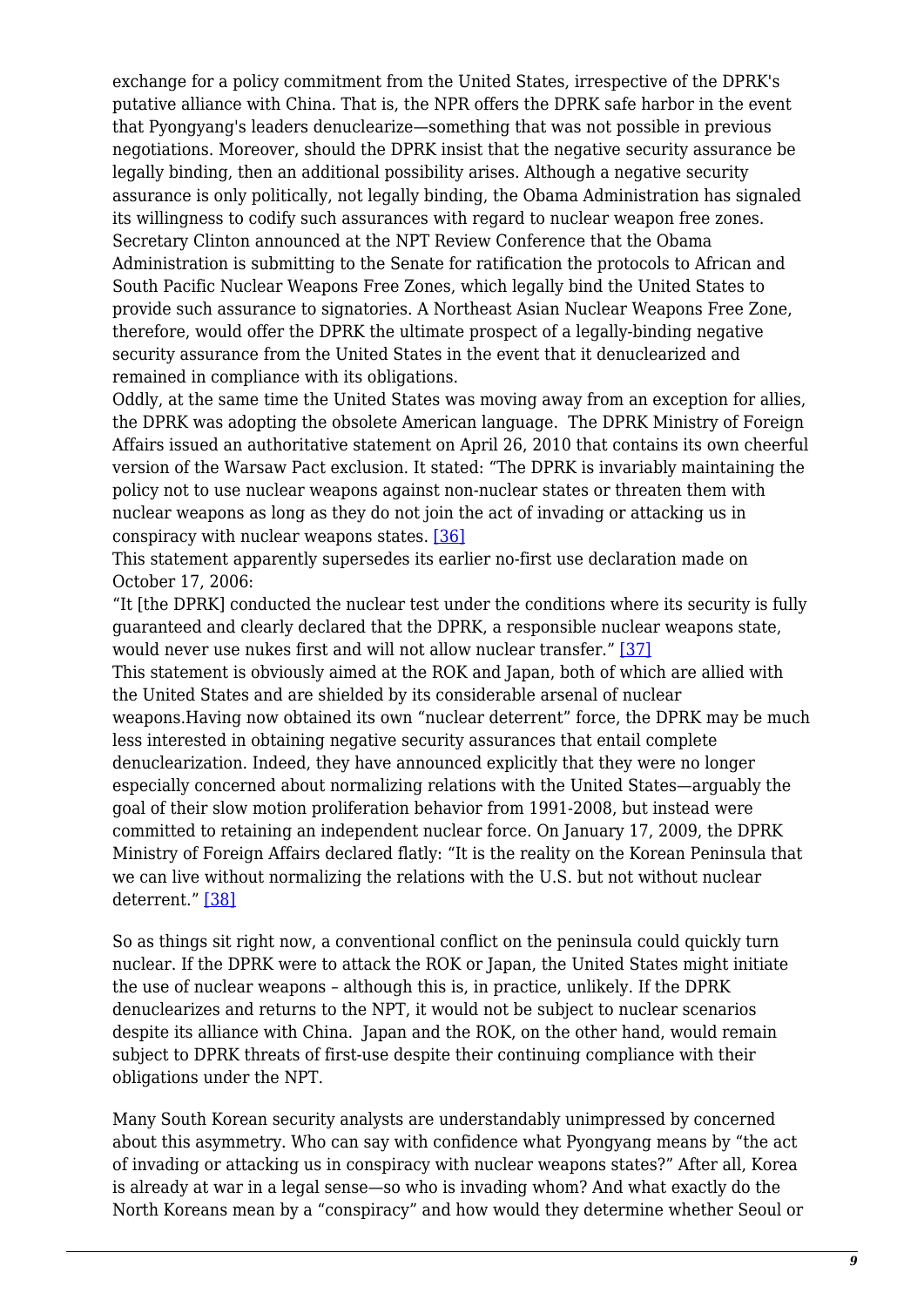Tokyo was conspiring or not? Someone needs to send a patient lawyer to the North to explain how declaratory doctrine and arms control texts are constructed and need to be separated carefully from propaganda statements, whatever the audiences.

In the current context of high tension and inflammatory rhetoric following the sinking of the *Cheonan* and the attack on Yeonpyeong Island, the negative security assurance will likely not be an important factor in bringing about the resumption of talks, either hosted by Beijing involving the Six Parties, or bilaterally with the United States. Nonetheless, the reformed negative security assurance is an important shift in American declaratory doctrine, and one that offers future North Korean negotiators a realistic political -- and potentially a legally binding -- guarantee of the kind that they sought many times in the past.

Assuming that the current turbulence subsides, it would be prudent for the North Koreans to study the US revision carefully, and to think about how their own declaration might be revised to reduce the probability that nuclear war might ever break out on the Korean Peninsula.

### **The Future Agenda**

Although Seoul has invited the DPRK to attend the Seoul Nuclear Security Summit in March 2012, the DPRK is highly unlikely to attend, given all the finger pointing and wagging that would go on aimed at its nuclear program. Instead, in the absence of an international agreement, it likely intends to complete and turn on its indigenous small light water reactor in 2012, and ramp up its enrichment program to supply fuel for the reactor—or nuclear weapons using enriched uranium.

Should the states party to the Korean conflict decide to engage with the DPRK in early 2013, the nuclear negotiating agenda is already obvious. The DPRK will demand resumption of reactor construction suspended by KEDO in 2003 [\[39\]](#page-13-6) and the logical path starts with its halting construction (or operation) of the home-made, unsafe light water reactor currently under construction at Yongbyon in exchange for a safe, small reactor program in cooperation with South Korea or Russia. The DPRK's enrichment program presents an even greater challenge, but solutions can be envisioned whereby the DPRK reveals all (it almost certainly has enrichment-related sites beyond the plant revealed at Yongbyon to American visitors in November 2010) and secures access to fuel through a regional consortium. This would require North Korea to dismantle any enrichment facilities as part of a larger energy system reconstruction program focused on its failing grid, coal, and hydro-powered plants. [\[40\]](#page-13-7)

Such collaboration seems inconceivable in October 2011. But the pendulum of cooperation versus conflict swings rapidly and even wildly in Korea, partly a function of inter-Korean relations (in turn a function of who is in charge of the Blue House and the opaque inner-workings of the DPRK), and partly a function of the external context (especially US-China relations). No one foresaw the speed of the shift from free fall towards war in May-June 1994 to the signing of the US-DPRK Agreed Framework in Geneva on October 21 that year—a framework that initiated a decade of constraints on the DPRK nuclear breakout, and might have led to a non-nuclear Korea instead of the current nuclear-armed DPRK of today were it not for strategic errors made by both the DPRK and the United States in the course of implementing the Framework. Relying on the roller-coaster ride of containment and deterrence—without an institutionalized framework for dialogue, engagement, and reassurance undergirded by a robust conventional force capable of denying the DPRK any notion of "victory" in case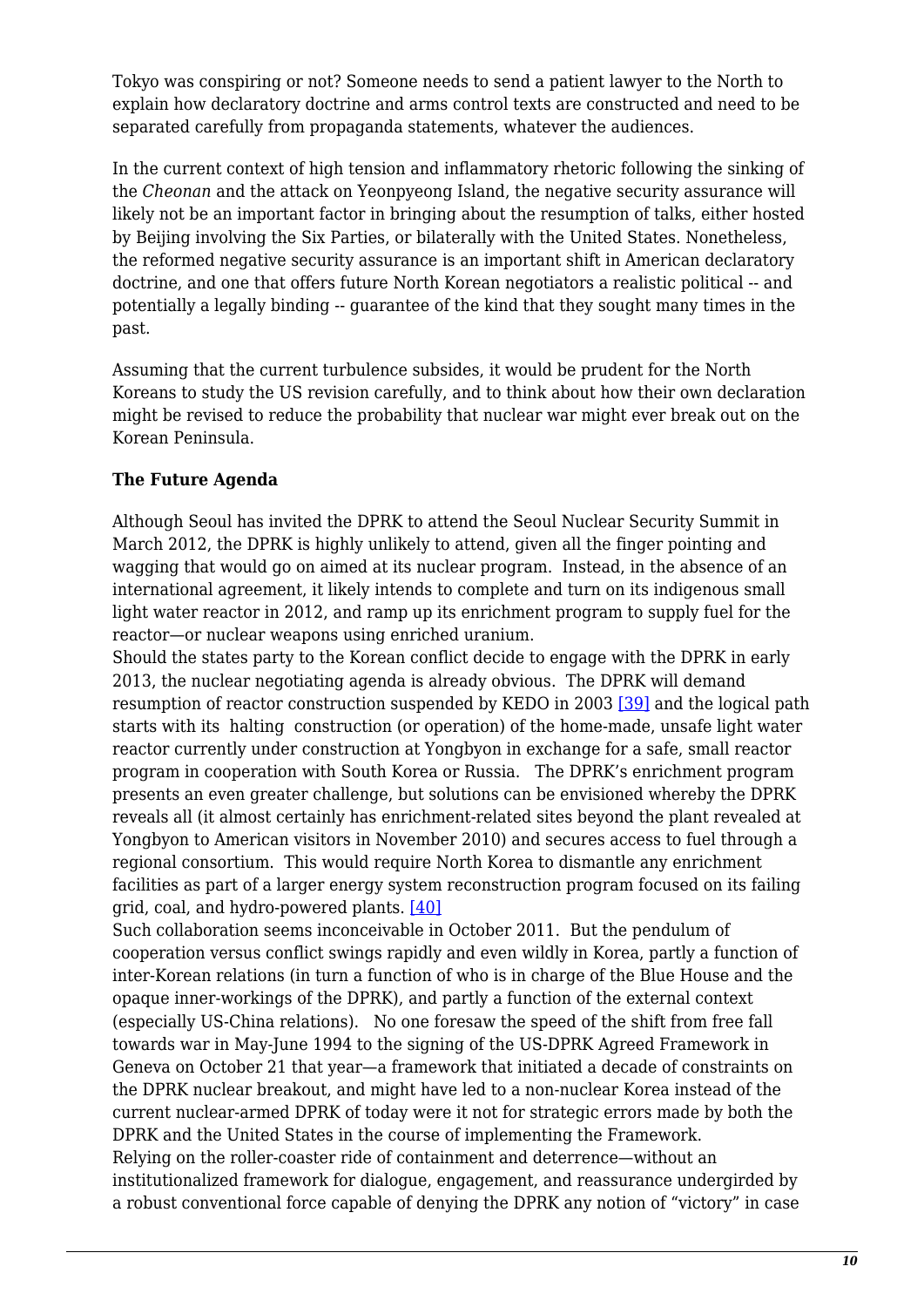of war—is proving to be hazardous to everyone's health in the region. It is time to think again, much deeper, and much harder, about what kind of regional security framework will reverse the DPRK's nuclear course, and nurture great power concert to resolve critical security issues in the region without resorting to force, let alone the threat or actual use of nuclear weapons.

### <span id="page-10-0"></span>**III. References**

<span id="page-10-1"></span>[1] Kim Jong Il Gives Field Guidance to Taehung Youth Hero Mine and Ryongyang Mine", Korean Central News Agency, (15 October 2011).

<<http://www.kcna.co.jp/item/2011/201110/news15/20111015-37ee.html>> (search date October 18, 2011)

<span id="page-10-2"></span>[2] "Kim Jong Il Provides Field Guidance to Solar Equipment Center", Korean Central News Agency, (9 October 2011).

<<http://www.kcna.co.jp/item/2011/201110/news09/20111009-25ee.html>> (search date October 18, 2011)

<span id="page-10-3"></span>[3] "Kim Jong Il Enjoys October Concert Given by Unhasu Orchestra", Korean Central News Agency, (11 October 2011).

<<http://www.kcna.co.jp/item/2011/201110/news11/20111011-39ee.html>> (search date October 18, 2011)

<span id="page-10-4"></span>[4] "Senior Party and State Officials Visit Tudan Duck Farm", Korean Central News Agency, (16 October 2011).

<<http://www.kcna.co.jp/item/2011/201110/news16/20111016-24ee.htm>l> (search date October 18, 2011

<span id="page-10-5"></span>[5] "Kim Jong Il Gives Field Guidance to Major Industrial Establishments in Hamhung City", Korean Central News Agency, (16 October 2011).

<<http://www.kcna.co.jp/item/2011/201110/news16/20111016-26ee.html>> (search date October 18, 2011)

<span id="page-10-6"></span>[6] "Kim Jong Il Provides Field Guidance to Taedonggang Terrapin Farm", Korean Central News Agency, (13 October 2011).

<<http://www.kcna.co.jp/item/2011/201110/news13/20111013-56ee.html>> (search date October 18, 2011)

<span id="page-10-7"></span>[7] J. Lewis, "DPRK Road Mobile ICBM?," Arm Control Wonk, October 5, 2011, at: <http://lewis.armscontrolwonk.com/archive/4555/dprk-road-mobile-icbm>

<span id="page-10-8"></span>[8] "S. Korean military beefs up border vigilance against N. Korea", *Yonhap News*, (21 October 2011)

 $\prec$ 

[http://english.yonhapnews.co.kr/northkorea/2011/10/12/0401000000AEN201110120101](http://english.yonhapnews.co.kr/northkorea/2011/10/12/0401000000AEN20111012010100315.HTML) [00315.HTML](http://english.yonhapnews.co.kr/northkorea/2011/10/12/0401000000AEN20111012010100315.HTML)> (search date October 18, 2011)

[9] Michael Martina and Olivia Rondonuwu, "North and South Korea hold "constructive" talks," Reuters, July 22, 2011, at:

<span id="page-10-9"></span><http://www.reuters.com/article/2011/07/22/us-korea-north-idUSTRE76L10520110722> [10] Voice of America, "North, South Korean Envoys Open Nuclear Talks in Beijing," September 21, 2011

[http://www.voanews.com/english/news/asia/North-South-Korean-Envoys-Open-Nuclear-T](http://www.voanews.com/english/news/asia/North-South-Korean-Envoys-Open-Nuclear-Talks-in-Beijing-130256413.html) [alks-in-Beijing-130256413.html](http://www.voanews.com/english/news/asia/North-South-Korean-Envoys-Open-Nuclear-Talks-in-Beijing-130256413.html)

<span id="page-10-10"></span>[11] "Seoul Begged for Inter-Korean Summits, Says Pyongyang," *Chosun Ilbo*, June 2, 2011, at: [http://english.chosun.com/site/data/html\\_dir/2011/06/02/2011060200524.html](http://english.chosun.com/site/data/html_dir/2011/06/02/2011060200524.html)

<span id="page-10-11"></span> Readers should note that it is standard DPRK delegation practice to demand that their travel costs be paid, in cash, on visits overseas—partly a way to earn foreign exchange, and partly in recognition of the bankrupt state of the DPRK Ministry of Foreign Affairs. The DPRK did not release any such tapes after making threats to do so.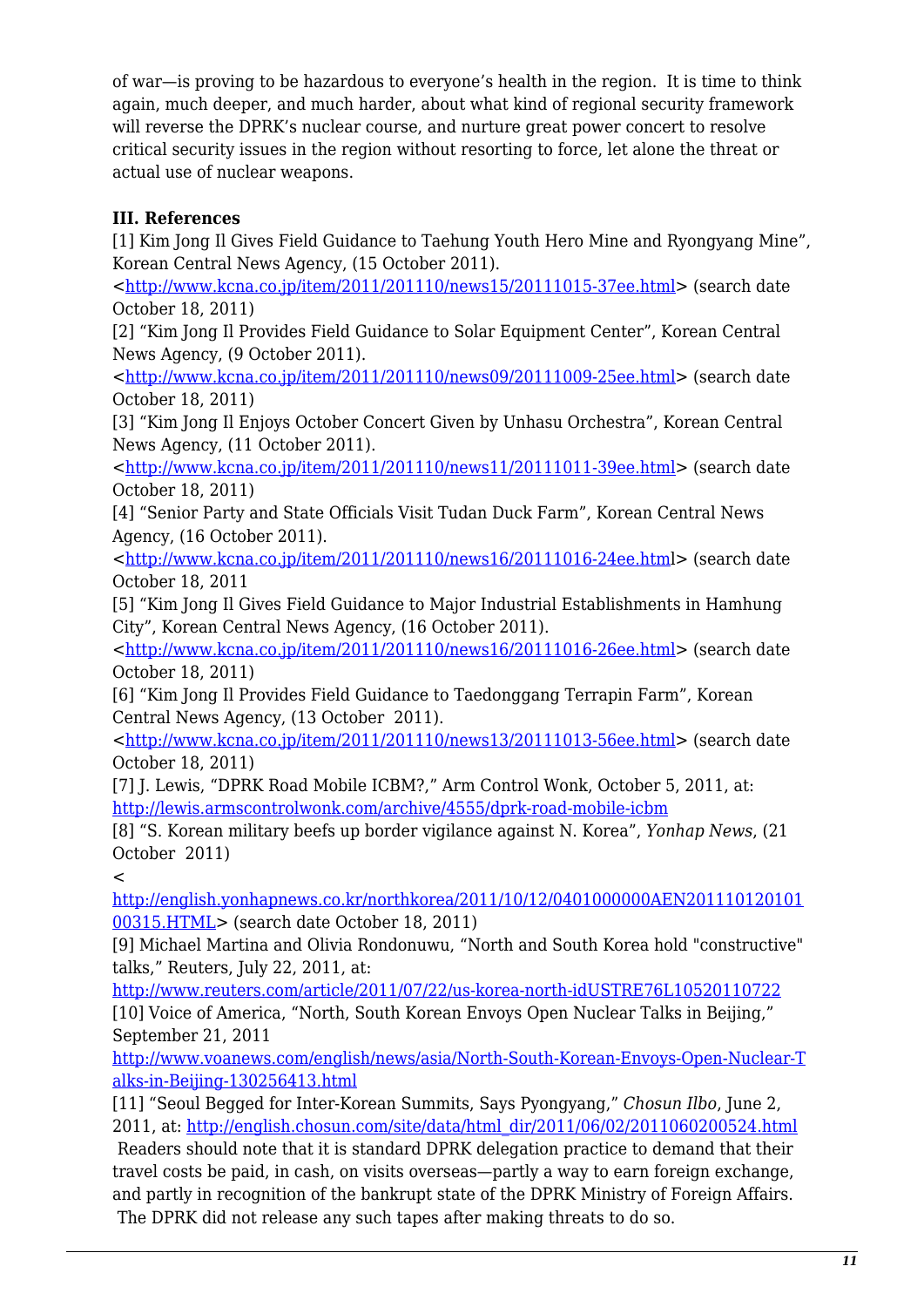[12] John M. Glionna and Ju-min Park ," Obama's envoy optimistic after North Korea visit," *Los Angeles Times*, December 10, 2009, at:

<http://articles.latimes.com/2009/dec/10/world/la-fg-korea-bosworth11-2009dec11>

<span id="page-11-0"></span>[13] W. Wan, "U.S., N. Korean diplomats meet in New York," *Washington Post,* July 28, 2011, at:

[http://www.washingtonpost.com/world/national-security/us-n-korean-diplomats-meet-in-n](http://www.washingtonpost.com/world/national-security/us-n-korean-diplomats-meet-in-new-york/2011/07/28/gIQAi9A0fI_story.html) [ew-york/2011/07/28/gIQAi9A0fI\\_story.html](http://www.washingtonpost.com/world/national-security/us-n-korean-diplomats-meet-in-new-york/2011/07/28/gIQAi9A0fI_story.html)

<span id="page-11-1"></span>[14] B. Knowlton, Choe S.H., "New U.S. Envoy to Talk With North Koreans," *New York Times*, October 19, 2011, at:

http://www.nytimes.com/2011/10/20/world/asia/united-states-looks-ready-to-re-engage-n orth-korea.html

<span id="page-11-2"></span>[15] "N. Korean Delegate to Attend Talks in Hawaii," *Joongang Ilbo*, (17 October 2011).  $\,<$ 

[http://koreajoongangdaily.joinsmsn.com/news/article/article.aspx?aid=2942861&cloc=jo](http://koreajoongangdaily.joinsmsn.com/news/article/article.aspx?aid=2942861&cloc=joongangdaily|home|newslist1) [ongangdaily%7Chome%7Cnewslist1>](http://koreajoongangdaily.joinsmsn.com/news/article/article.aspx?aid=2942861&cloc=joongangdaily|home|newslist1) (search date October 18, 2011)

<span id="page-11-4"></span><span id="page-11-3"></span>[16] M. Mazzetti, "U.S. Suspends GI Recovery Efforts in North Korea," *Los Angeles Times*, May 26, 2005, at: http://articles.latimes.com/2005/may/26/world/fg-mia26 [17] Pentagon To Resume NKorea Talks On War Remains by *The Associated Press*, Washington October 17, 2011, 11:15 pm, at

<http://www.npr.org/templates/story/story.php?storyId=141436308>A summary of these operations is supplied by Ashton Ormes, Research Director of Defense Prisoner of War, Missing Personnel Office at Memorandum on Areas In Which US/DPRK Joint Recovery Operations Have Been Conducted, DPRK Briefing Book, at:

[https://nautilus.org/publications/books/dprkbb/military/JROAccess1996-2004.html](http://nautilus.org/books/dprkbb/military/JROAccess1996-2004.html) See also A. Ormes, "MIA Joint Recovery," presentation at US-DPRK Next Steps Workshop January 27th, 2003, at: <http://oldsite.nautilus.org/archives/security/workshop/paper.html> [18] B. Starr, "North Korea willing to resume U.S. missions to recover remains of MIAs," CNN Pentagon, January 18, 2011, at:

<span id="page-11-5"></span>[http://articles.cnn.com/2011-01-18/world/us.north.korea.mias\\_1\\_recovery-missions-joint-r](http://articles.cnn.com/2011-01-18/world/us.north.korea.mias_1_recovery-missions-joint-recovery-pyongyang?_s=PM:WORLD) [ecovery-pyongyang?\\_s=PM:WORLD](http://articles.cnn.com/2011-01-18/world/us.north.korea.mias_1_recovery-missions-joint-recovery-pyongyang?_s=PM:WORLD) 

<span id="page-11-6"></span>[19] Associated Press, "Japanese doctors arrive in North Korea to examine atomic bombing victims, October 11, 2011, at:

[http://www.washingtonpost.com/world/asia-pacific/japanese-doctors-arrive-in-north-kore](http://www.washingtonpost.com/world/asia-pacific/japanese-doctors-arrive-in-north-korea-to-examine-atomic-bombing-victims/2011/10/11/gIQABTo3bL_story.html) [a-to-examine-atomic-bombing-victims/2011/10/11/gIQABTo3bL\\_story.html](http://www.washingtonpost.com/world/asia-pacific/japanese-doctors-arrive-in-north-korea-to-examine-atomic-bombing-victims/2011/10/11/gIQABTo3bL_story.html)

<span id="page-11-7"></span>[20] P. Hayes, S. Bruce, "Unprecedented Nuclear Strikes of the Invincible Army: A Realistic Assessment of North Korea's Operational Nuclear Capability," NAPSNet Special Report, September 22, 2011, at:

[https://nautilus.org/publications/essays/napsnet/reports/Hayes\\_Bruce\\_DPRK\\_Nuke\\_Capa](https://nautilus.org/publications/essays/napsnet/reports/Hayes_Bruce_DPRK_Nuke_Capability) [bility](https://nautilus.org/publications/essays/napsnet/reports/Hayes_Bruce_DPRK_Nuke_Capability)

<span id="page-11-8"></span>[21] "N.Korea could conduct third nuclear test: Seoul," Agence France-Presse, (7 October 2011). Available at: < <http://www.defensenews.com/story.php?i=7897083>> (search date October 18, 2011)

<span id="page-11-9"></span>[22] "DPRK's Principled Stand on Denuclearization of Korean Peninsula Clarified", Korean Central News Agency, (30 September 2011).

<<http://www.kcna.co.jp/item/2011/201109/news30/20110930-06ee.html>> (searched date: 18 October 2011).

<span id="page-11-10"></span>[23] Commander in Chief, U.S. Pacific Command (CINCPAC), Command History for 1991, October 30, 1992, Volume 1, pp. 90-93,

 [https://nautilus.org/projects/foia/foiachrons/c\\_ninetyone.pdf](https://nautilus.org/projects/foia/foiachrons.html) 

<span id="page-11-11"></span>[24] "U.S. nuclear weapons were removed from the peninsula as a result of President Bush's policy." In Commander in Chief, U.S. Pacific Command (CINCPAC), Command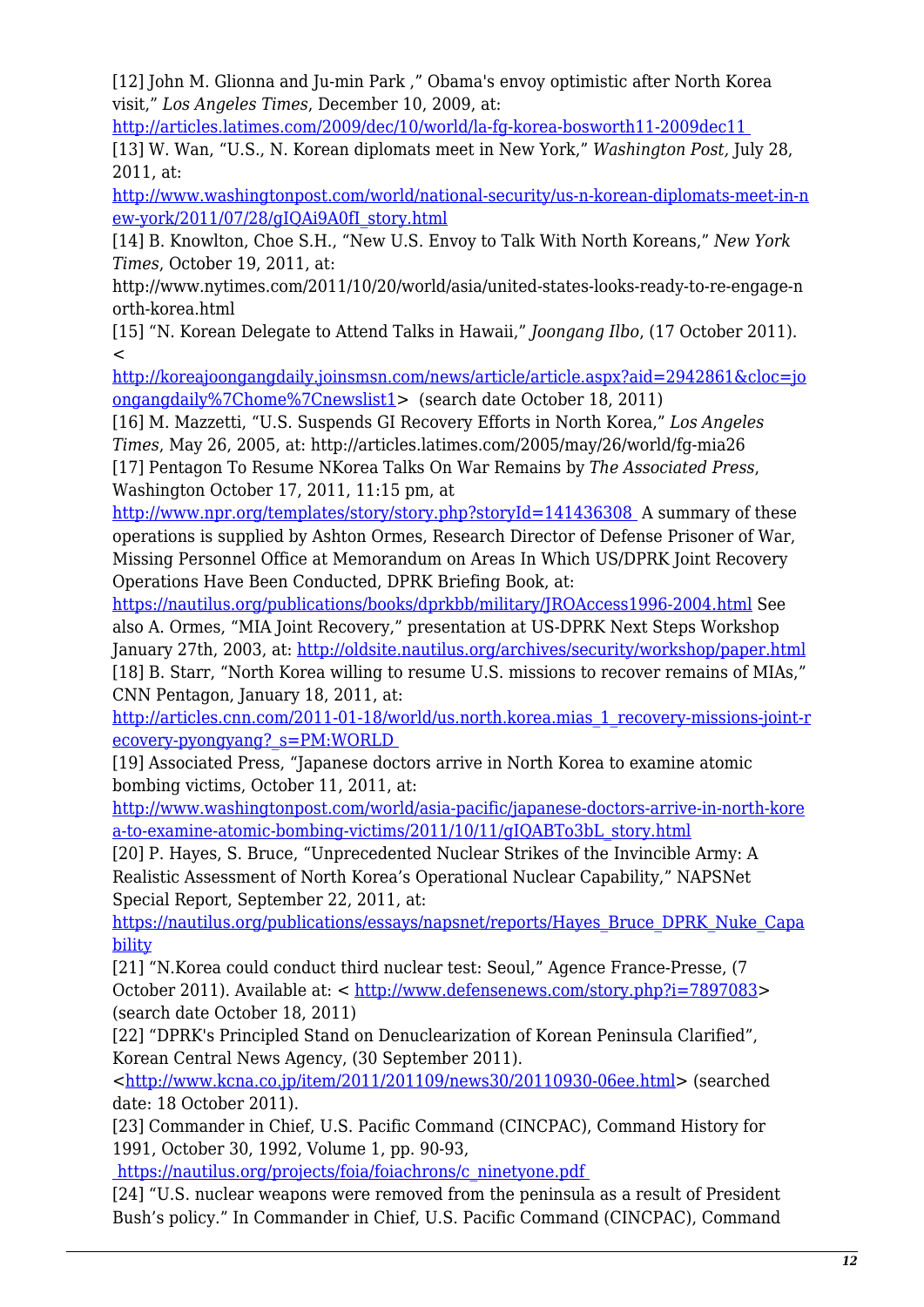History 1992, , October 29, 1993, Volume 2, p. 394, [<https://nautilus.org/wp](https://nautilus.org/wp-content/uploads/2012/01/1992.pdf)[content/uploads/2012/01/1992.pdf](https://nautilus.org/wp-content/uploads/2012/01/1992.pdf)>

<span id="page-12-0"></span>[25] Commander in Chief, U.S. Pacific Command (CINCPAC), Command History 1992, , October 29, 1993, Volume 1, pp. 83-84, at: [https://nautilus.org/wp](https://nautilus.org/wp-content/uploads/2012/01/1992.pdf)[content/uploads/2012/01/1992.pdf](https://nautilus.org/wp-content/uploads/2012/01/1992.pdf)

<span id="page-12-1"></span>[26] Commander in Chief, U.S. Pacific Command (CINCPAC), Command History for 1991, October 30, 1992, Volume 1, p. 91,

[https://nautilus.org/projects/foia/foiachrons/c\\_ninetyone.pdflassified](https://nautilus.org/projects/foia/foiachrons.html) and released under FOIA.

<span id="page-12-2"></span>[27] Commander in Chief, U.S. Pacific Command (CINCPAC), Command History 1992, , October 29, 1993, Volume 2, p. 388, 392, at: [https://nautilus.org/wp](https://nautilus.org/wp-content/uploads/2012/01/1992.pdf)[content/uploads/2012/01/1992.pdf](https://nautilus.org/wp-content/uploads/2012/01/1992.pdf)

<span id="page-12-3"></span>[28] The precise agreement by both Koreas at that time was: "The South and the North shall not test, manufacture, produce, receive, possess, store, deploy or use nuclear weapons." The text of this declaration is on-line at:

[https://nautilus.org/publications/books/dprkbb/agreements/CanKor-VTK-1992-01-20-joint](https://nautilus.org/publications/books/dprkbb/agreements/denuclearization.html) [-declaration-denuclearization-korean-peninsula.pdf](https://nautilus.org/publications/books/dprkbb/agreements/denuclearization.html) 

<span id="page-12-4"></span>[29] The reader may wish to note here that the issue of Chinese or Russian stationing of nuclear weapons in the DPRK was not a subject of discussion in these negotiations. However, during the Cold War, the DPRK did allow Soviet long range, nuclear-capable bombers to overfly the DPRK, and Soviet warships also visited DPRK ports. The DPRK also often referred in its public statements to the terrible nuclear destruction that would ensue should it be attacked at this time, thereby effectively invoking a diluted form of nuclear extended deterrence from Russia and China, whatever their stated policies with regard to providing nuclear extended deterrence to their allies. Some of the DPRK allusions are found in P. Hayes, Pacific Powderkeg, American Nuclear Dilemmas in Korea, Lexington Press, 1990, p. 135, at: [https://nautilus.org/about/staff/peter](https://nautilus.org/about/staff/peter-hayes/PacificPowderkegbyPeterHayes.pdf)[hayes/PacificPowderkegbyPeterHayes.pdf](https://nautilus.org/about/staff/peter-hayes/PacificPowderkegbyPeterHayes.pdf) 

<span id="page-12-5"></span>[30] The text stated: "The Democratic People's Republic of Korea and the United States have agreed to principles of:

- Assurances against the threat and use of force, including nuclear weapons;

- Peace and security in a nuclear-free Korean Peninsula, including impartial

application of full scope safeguards, mutual respect for each other's sovereignty, and non-interference in each other's internal affairs; and

- Support for the peaceful reunification of Korea."

<span id="page-12-6"></span>The full text is available at:<https://nautilus.org/publications/books/dprkbb/agreements> [31] The US statement of intention was matched carefully and therefore contingent upon the adherence by the DPRK statements of intention to " consistently take steps to implement the North-South Joint Declaration on the Denuclearization of the Korean Peninsula" and "engage in North-South dialogue, as this Agreed Framework will help create an atmosphere that promotes such dialogue." The text of the Agreed Framework is on-line at:

[https://nautilus.org/publications/books/dprkbb/agreedFramework/AgreedFrameworkText](https://nautilus.org/publications/books/dprkbb/agreedFramework/Pollack.html) [.pdf](https://nautilus.org/publications/books/dprkbb/agreedFramework/Pollack.html)

<span id="page-12-7"></span>[32] Readers should note that the delay between signing and ratification of the NPT by the DPRK was itself a form of non-compliance, of much concern at the time; and that its initial declaration to the IAEA of its nuclear facilities was found to be false, rendering it in non-compliance with its IAEA obligations from the very outset.

<span id="page-12-8"></span>[33] The full text of the statement is on-line at:

<http://www.state.gov/p/eap/regional/c15455.htm>

<span id="page-12-9"></span>[34] This section draws from our "The DPRK and the Warsaw Clause: An Unnoticed